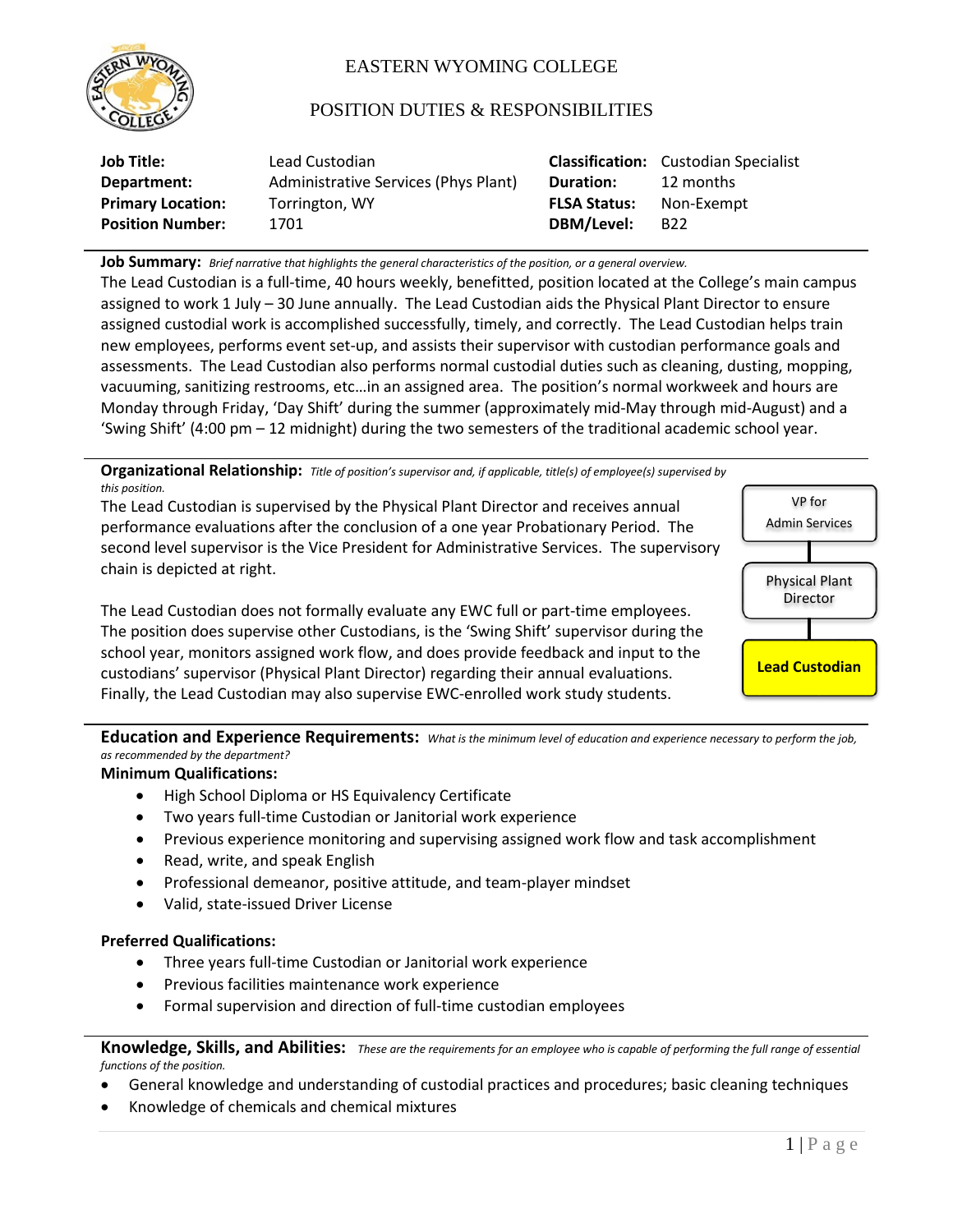- Knowledge of safe work practices
- Ability to think and work independently
- Skill to clean and sanitize offices, restrooms, hallways, and/or other building areas
- Safe and proper chemicals handling
- Use of applicable custodial equipment
- Monitor inventory levels and maintain accurate records; submit re-order when needed
- Communicate instructions and feedback effectively with diverse groups of individuals both verbally and in writing and follow and apply the same
- Interpersonal skills to interact with co-workers, supervisor, and the general public to sufficiently exchange or convey information and to receive work
- Skill and ability to organize work, supervisor work accomplishment, work flexible hours
- Ability to monitor employee work accomplishment
- Knowledge of methods to assign tasks and monitor multiple tasks simultaneously

**Essential Functions/Duties:** *(to perform successfully in this position, an individual must be able to perform essential duties satisfactorily as well as possess education/experience, employ the knowledge, skills, and abilities as listed in representative fashion; reasonable accommodations may be made to enable individuals with disabilities to perform the essential functions – this position is NON-EXEMPT, i.e., is eligible for compensatory or overtime pay provisions of the FLSA. This listing of essential duties is not all-inclusive, but representative, other duties may be assigned).*

- Ensure the safe and satisfactory completion of assigned custodial duties
- Monitor custodian work performance and direct corrections as needed
- Supervise completion of work assigned to custodial staff; direct work flow adjustments as needed
- Prepare facilities and equipment for special events; perform set-up and tear-down
- Train new Custodians on cleaning procedures and techniques and safe work practices
- Assist with Custodian annual evaluations; provide input to the Physical Plant Director on job performance and work assignments; help formulate employee and work center goals and objectives
- Perform custodial duties as assigned and needed; sweep, dust, mop, vacuum, sanitize restrooms and water fountains, empty trash, strip and refinish floors, and deep clean annually
- Perform all other duties as assigned of a similar nature or level

**Physical & Mental Demands / Special Requirements:** (*The physical demands and work environment characteristics*  described herein are representative of those that must be met by an employee to successfully perform essential functions of this position and/or may *be encountered while performing essential functions. Reasonable accommodations may be made to enable individuals with disabilities to perform the essential functions).*

- This position routinely involves stooping, kneeling, crouching, reaching, standing, walking, pushing, pulling, lifting, grasping, talking, hearing, seeing, and repetitive motions
- Very heavy work: Exerting in excess of 80 pounds of force occasionally, and/or in excess of 50 pounds of force frequently, and/or in excess of 20 pounds of force constantly to move objects
- Incumbents may be subjected to moving mechanical parts, vibrations, fumes, odors, dusts, poor ventilation, chemicals, oils, extreme temperatures, inadequate lighting, work space restrictions, intense noises and travel
- Ability to read and understand written instructions / operating materials for safe and proper equipment and cleaning supplies use